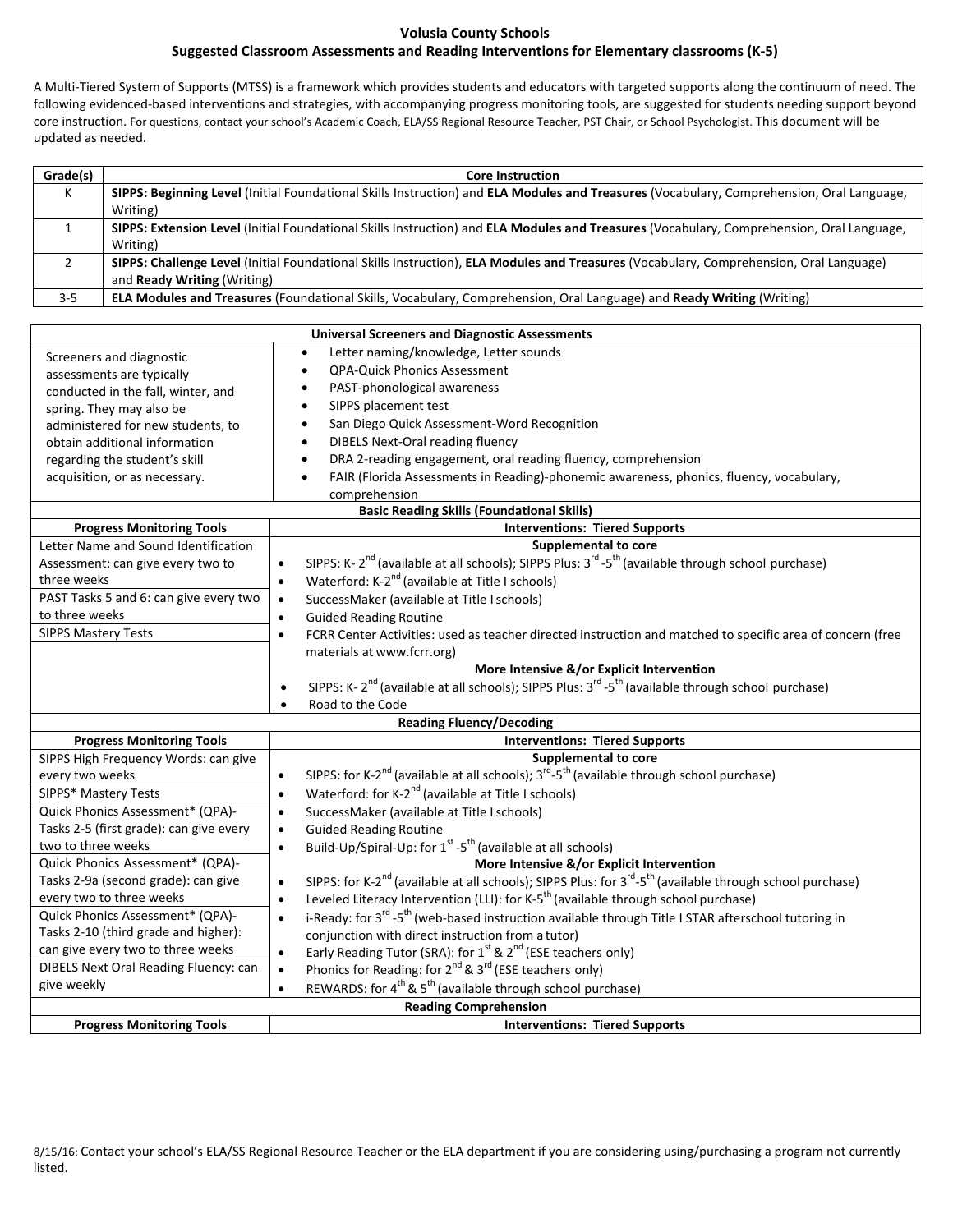| Suggested Classroom Assessments and Reading Interventions for Elementary classrooms (K-5) |                                                                                                                                                                                                                                                                                                                                                                                                                                                                                                                                                                                                                                                                                                                                                                                                                                                                                                         |  |  |
|-------------------------------------------------------------------------------------------|---------------------------------------------------------------------------------------------------------------------------------------------------------------------------------------------------------------------------------------------------------------------------------------------------------------------------------------------------------------------------------------------------------------------------------------------------------------------------------------------------------------------------------------------------------------------------------------------------------------------------------------------------------------------------------------------------------------------------------------------------------------------------------------------------------------------------------------------------------------------------------------------------------|--|--|
| easyCBM: www.easycbm.com: (free)                                                          | <b>Supplemental to core</b>                                                                                                                                                                                                                                                                                                                                                                                                                                                                                                                                                                                                                                                                                                                                                                                                                                                                             |  |  |
| can give every two to three weeks                                                         | SuccessMaker (available at Title I schools)<br>Ready Reading: for 2 <sup>nd</sup> -5 <sup>th</sup><br>Ready Toolbox: for 2 <sup>nd</sup> -5 <sup>th</sup><br>English Language Arts Formative Assessment System-ELFAS<br><b>Reciprocal Teaching</b><br>Guided Reading Routine (small group routine)<br>Making Connections: for 2 <sup>nd</sup> -5 <sup>th</sup> (available through school purchase)<br>Making Meaning: for K-5 <sup>th</sup> (available through school purchase)<br>More Intensive &/or Explicit Intervention<br>Ready Reading: for 2 <sup>nd</sup> -5 <sup>th</sup><br>Leveled Literacy Intervention (LLI): for K-5 <sup>th</sup> (available through school purchase)<br>i-Ready: for 3 <sup>rd</sup> -5 <sup>th</sup> (web-based instruction available through Title I STAR afterschool tutoring in<br>conjunction with direct instruction from a tutor)<br><b>Reciprocal Teaching</b> |  |  |
|                                                                                           | *SIPPS Mastery Tests should be used for K-2 and QPA should be used for grade 3-5                                                                                                                                                                                                                                                                                                                                                                                                                                                                                                                                                                                                                                                                                                                                                                                                                        |  |  |

**Volusia County Schools**

WHO: This document can be used by classroom teachers, instructional coaches, intervention teachers, Problem Solving Teams, PLCs, and any other educator using data to investigate the need for additional supports for struggling students.

WHAT: This is a working document that provides a standard protocol of reading interventions linked to ongoing progress monitoring tools based on the student's area of difficulty in reading.

WHEN: This resource should be used when data analysis reveals that a student and/or students would benefit from further supports.

WHERE: This resource can be used individually by classroom teachers or within PLC, PST, and Data meetings.

WHY: Teachers often request further guidance on what intervention(s) would have the greatest likelihood of supporting the student(s) and how to effectively monitor the progress of the student(s) within the intervention.

HOW: This working document was developed collaboratively by representatives of the ELA, Exceptional Student Education, and School Psychology departments. It is intended to be used as a guide for interventions in a multi-tiered system of supports.